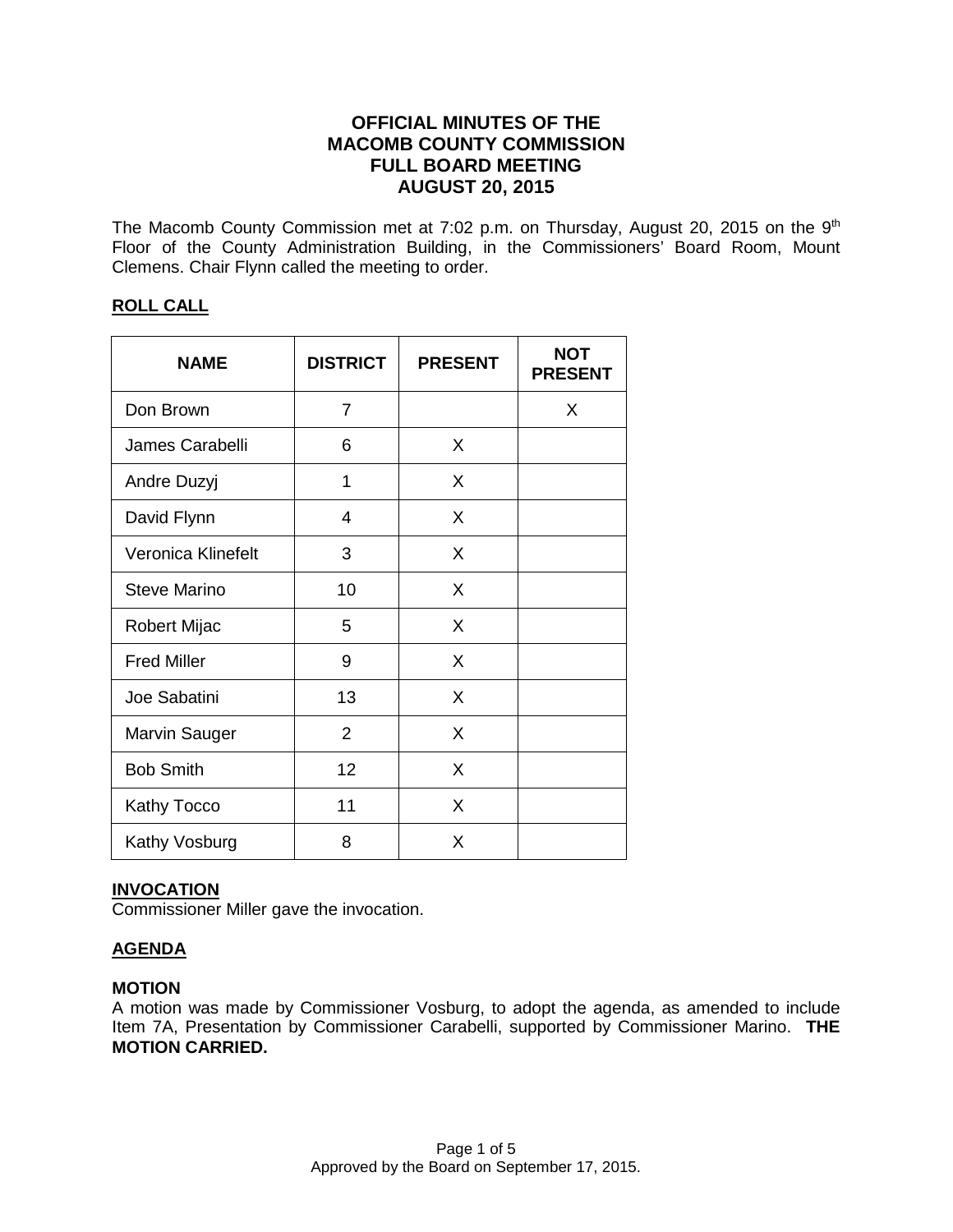## **MINUTES**

## **MOTION**

A motion was made by Commissioner Carabelli, to approve the minutes dated July 22, 2015 and August 6, 2015 (FB), supported by Commissioner Smith. **THE MOTION CARRIED.** 

## **PUBLIC PARTICIPATION**

None

## **PRESENTATION BY COMMISSIONER CARABELLI**

Commissioner Carabelli presented an award to Shelby Township Officer Paul Sorbo

## **CORRESPONDENCE FROM EXECUTIVE**

None

## **HEALTH AND HUMAN SERVICES COMMITTEE MEETING – August 17, 2015** No report.

# **INFRASTRUCTURE / ECONOMIC DEV. JOINT COMMITTEE MEETINGS – August 18, 2015** No report.

# **FINANCE COMMITTEE MEETING – August 19, 2015**

The reading of the recommendations from the Finance Committee was waived and a motion was made by Chair Miller, supported by Vice-Chair Brown, to adopt the committee recommendations.

- **R15-195** Approve an amendment to the 2015 adopted budget to reflect organizational and budgetary changes at Martha T. Berry (MTB) Medical Care Facility; amendment should reflect a decrease of 100 percent of Internal Services charges (Indirect Cost Allocations) equal to \$791,586; the 2015 adopted budget amount of \$791,586 should be realized in an increase of contract services and/or wages; administrative services that MTB once purchased from the general county are currently provided solely by MTB and/or its contractors (i.e. Human Resources, Finance, Information Technology, telephone service, legal services); further, this budget action addresses budgetary issues only. It does not constitute the Commission's approval of any County contract. If a contract requires Commission approval under the County's Contracting Policy or the County's Procurement Ordinance, such approval must be sought separately; further, a copy of this Board of Commissioners' action is directed to be delivered forthwith to the Office of the County Executive.
- **R15-196** Approve the contract between the Department of Roads and the City of Sterling Heights outlining the scope of work and cost sharing for concrete pavement repairs on Schoenherr Road from north of 14 Mile Road to south of Moravian; further, a copy of this Board of Commissioners' action is directed to be delivered forthwith to the Office of the County Executive.
- **R15-197** Concur in the recommendation of the Macomb County Executive and the Human Resources and Labor Relations Department and approve ratification of a 2016 wage re-opener, as tentatively agreed to and ratified by the membership of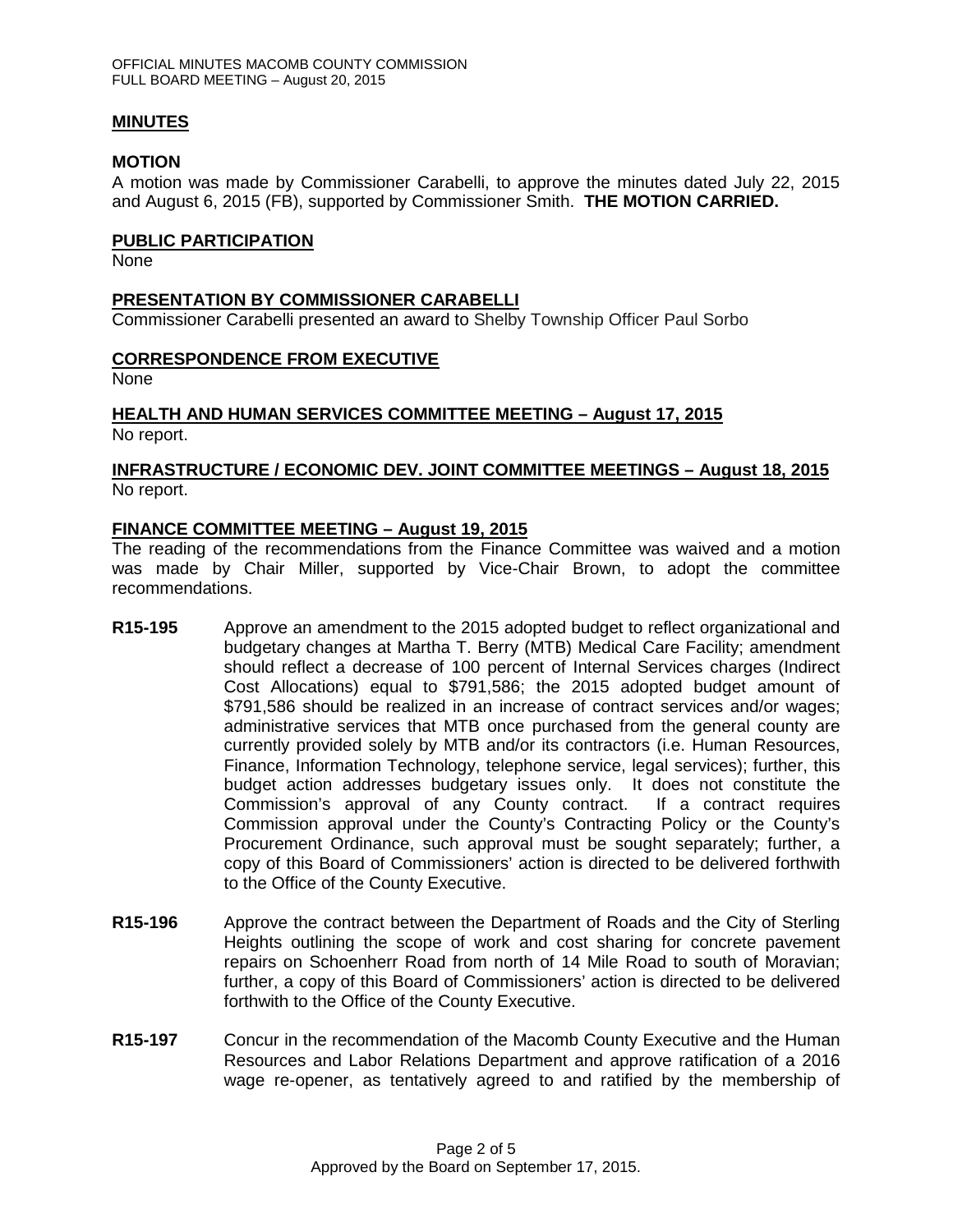TPOAM – Circuit Court and Professionals Association, TPOAM – Family Court/Juvenile Justice Center, Macomb County Environmental Health Association and POAM – Juvenile Justice Center; further, a copy of this Board of Commissioners' action is directed to be delivered forthwith to the Office of the County Executive.

# **THE MOTION CARRIED.**

## **AUDIT COMMITTEE MEETING – August 20, 2015**

The reading of the recommendation from the Audit Committee was waived and a motion was made by Chair Sabatini, supported by Vice-Chair Vosburg, to adopt the committee recommendation.

## **MOTION**

**R15-198** A motion was made by Commissioner Sabatini, to receive and file the Audit Report, supported by Commissioner Klinefelt. **THE MOTION CARRIED.**

## **BOARD CHAIR REPORT**

#### **MOTION**

**R15-199** A motion was made by Commissioner Carabelli, to receive and file the Board Chair report, supported by Commissioner Mijac. **THE MOTION CARRIED.**

## **APPROVE DATE AND POST NOTICE FOR PUBLIC HEARING**

#### **MOTION**

**R15-200** A motion was made by Commissioner Marino, to approve date of Thursday, September 10, 2015 at 9 a.m. and post notice for Public Hearing on 2016 recommended budget, supported by Commissioner Miller. **THE MOTION CARRIED.**

## **RESOLUTIONS**

## **MOTION**

A motion was made by Commissioner Duzyj, to adopt the following Resolutions in their entirety, supported by Commissioner Tocco.

- **R15-201** Supporting the Repeal of Michigan's 2011 Fireworks Law Within House Bills 4725 and 4726 (offered by Duzyj; recommended by Health & Human Services Committee on 8-17-15)
- **R15-202** Supporting Michigan Senate Bill No. 352, The Caregiver Advice, Record and Enable (CARE) Act (offered by Duzyj; recommended by Health & Human Services Committee on 8-17-15)
- **R15-203** Supporting Michigan House Bill No. 4763 to Create the Position of State Poet Laureate Within the Department of Education (offered by Board Chair on behalf of Board; recommended by Finance Committee on 8-19-15)

## **THE MOTION CARRIED.**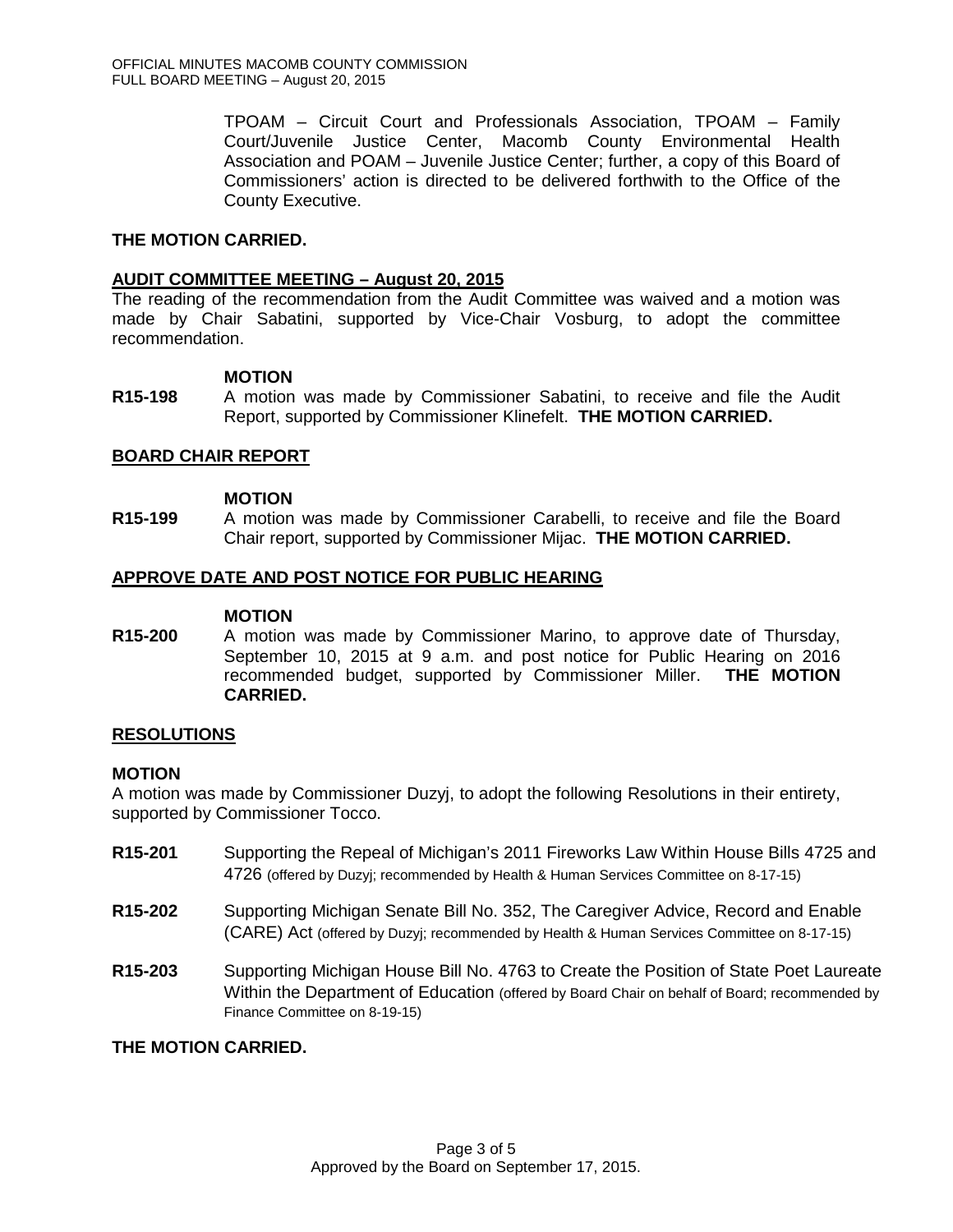## **PROCLAMATIONS**

## **MOTION**

A motion was made by Commissioner Marino, to adopt the following Proclamations in their entirety, supported by Commissioner Sauger.

- **R15-204** Recognizing July 19-25, 2015 as Social Security Week (offered by Flynn; recommended by Health & Human Services Committee on 8-17-15)
- **R15-205** Proclaiming September 2015 as Childhood Cancer Awareness Month in Macomb County (offered by Flynn; recommended by Health & Human Services Committee on 8-17-15)
- R15-206 Recognizing the 25<sup>th</sup> Anniversary of Da Francesco's Italian Restaurant (offered by Carabelli; recommended by Infrastructure/Economic Development Committee on 8-18-15)
- **R15-207** Recognizing the 65<sup>th</sup> Anniversary of the Martha T. Berry Medical Care Facility (offered by Board Chair on behalf of Board)

## **THE MOTION CARRIED.**

#### **CORRESPONDENCE**

- a) 08/19/15 Memorandum from Independent Counsel RE: Use of Liquor Tax funds for substance abuse programs
- b) 08/20/15 Memorandum from Corporation Counsel RE: Liquor Tax distribution funding for substance abuse treatment

#### **MOTION**

**R15-208** A motion was made by Commissioner Miller, to receive and file the correspondence, supported by Commissioner Carabelli. **THE MOTION CARRIED.**

#### **NEW BUSINESS**

None

## **PUBLIC PARTICIPATION**

None

## **EXECUTIVE SESSION TO DISCUSS ATTORNEY/CLIENT PRIVILEGED MEMORANDUMS FROM INDEPENDENT COUNSEL DATED 08/13/15 AND 08/19/15**

#### **MOTION**

A motion was made by Commissioner Marino, to enter into Executive Session, supported by Commissioner Sauger.

A roll call vote was taken:

Voting Yes were: Marino, Sauger, Smith, Vosburg, Carabelli, Duzyj, Klinefelt, Mijac, Miller, Sabatini, Tocco and Flynn. There were 12 Yes votes, there were 0 No votes.

## **THE MOTION CARRIED.**